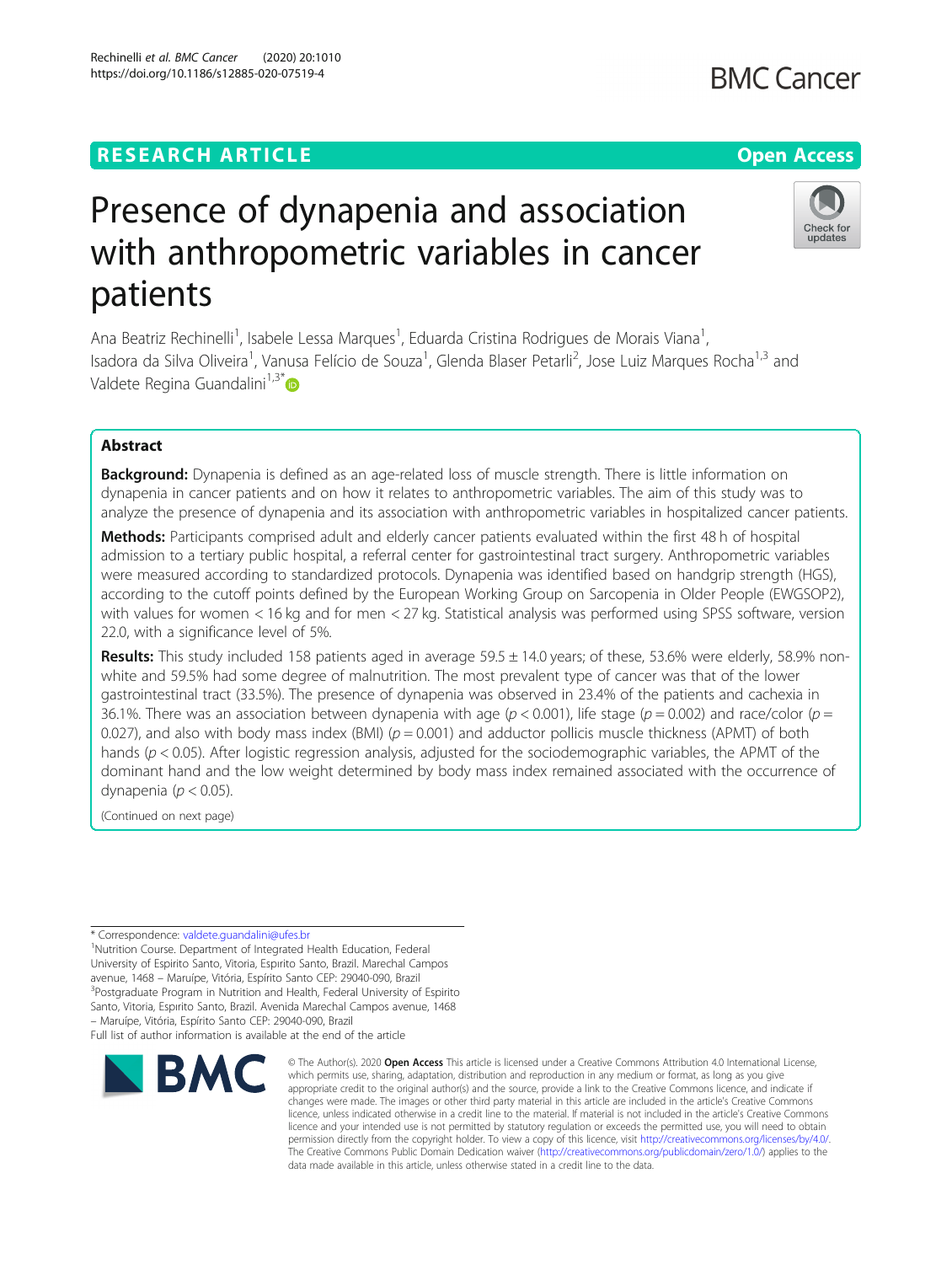## (Continued from previous page)

**Conclusions:** In this study we confirmed that dynapenia was present in cancer patients, being associated with APMT of the dominant hand and low weight. HSG was proven to be a reliable and complementary measure to be added to the process of assessing nutritional status, contributing to the nutritional diagnosis of these patients and to the detection of early muscle depletion.

Keywords: Dynapenia, Body composition, Muscle strength, Muscle mass, Cachexia

## Background

The prevalence of malnutrition in cancer patients varies from 31 to 97% [\[1](#page-7-0), [2](#page-7-0)] according to the location of the tumor, stage of the disease, and type of anticancer treatment adopted [\[3](#page-7-0)]. Patients with gastrointestinal tract cancer are the most affected, for about 15 to 66% of them are malnourished [\[3](#page-7-0), [4](#page-7-0)].

Malnutrition is associated with a worse prognosis, the presence of complications and a reduced response to treatment, in addition to increasing the length of hospital stay and being an independent factor for shorter survival [[4](#page-7-0)–[6\]](#page-7-0). Anorexia is often observed, along with a rapid loss of adipose tissue, tissue loss, and skeletal muscle atrophy [[7\]](#page-7-0), which may or may not progress to cachexia [\[8](#page-7-0)].

Cancer cachexia is a multifactorial syndrome known for involuntary weight loss concomitant with reduced skeletal muscle mass, with or without loss of adipose tissue, being associated with decreased function, physical performance and a negative prognosis  $[8, 9]$  $[8, 9]$  $[8, 9]$ . It happens as a result of a negative energy-protein balance, reduced food intake and an increased catabolic process, being aggravated by the systemic inflammation syndrome that often takes place in cancer patients [[8](#page-7-0)–[12\]](#page-7-0). The worsening of the cachectic condition leads to a progressive impairment of muscle function, which may explain its association with dynapenia in these patients [[13](#page-7-0)].

Dynapenia is defined as an age-related loss of strength and muscle function [[14\]](#page-7-0), having been considered an important predictor of functional disability and death related to the loss of isolated muscle mass [[15,](#page-7-0) [16\]](#page-7-0). Its development varies according to the individuals' preexisting characteristics, such as nutritional status, body composition, physical activity, food intake, and comorbidities. When present simultaneously, these factors may lead to loss of muscle mass and, consequently, to the worsening of nutritional status [[15](#page-7-0)].

Some studies have shown that dynapenia is more prevalent than sarcopenia [[13,](#page-7-0) [17](#page-7-0)], which prompted an interest in investigating the relationship between muscle function, nutritional status and body composition.

The measurement of handgrip strength (HGS), which can be used to determine dynapenia, has been shown to reflect nutritional impairment even before changes in body composition could be detected through different anthropometric parameters that indicate muscle mass reserve [[18,](#page-7-0) [19\]](#page-7-0), such as the adductor pollicis muscle thickness (APMT), mid-arm circumference (MAC), corrected mid-upper arm muscle area (CAMA) and calf circumference (CC), all commonly used for the assessment of nutritional status and body composition in cancer patients [[20](#page-7-0), [21](#page-7-0)].

However, there is still a lack of evidence on how these measures are actually interrelated. A better understanding of this relationship would provide support for the assessment of more effective, practical and easier ways to diagnose the nutritional status of hospitalized patients earlier. Therefore, the aim of this study was to analyze the presence of dynapenia and its association with anthropometric variables in hospitalized cancer patients.

## Methods

## Design

This descriptive cross-sectional study was carried out in a public tertiary hospital – a referral center for gastrointestinal tract surgery – located in Vitória-ES, Brazil, from March 2017 to October 2019.

### Study population

The study included patients of both sexes, aged 20 years or over, with a confirmed diagnosis of cancer, admitted to the General Surgery Unit to perform a curative surgical procedure to remove the neoplastic tumor. The recruitment was carried out by trained researchers, and, at first, all eligible patients were approached. Individuals with cognitive dysfunction predicted in medical records, in respiratory isolation, in palliative care, with full body edema or those who could not be evaluated by the researchers within the first 48 h of hospital admission were excluded.

Tumor location was categorized as follows: upper gastrointestinal tract (GIT), lower GIT, attached glands (liver, pancreas, and bile ducts), and others (lung and chest, hematological, skin, unknown behavior, ovary, gastrointestinal stroma, bladder, cervical, ganglia, parotid gland, breast, mediastinum, peritoneum, pleura, connective tissue, thyroid, submandibular and other locations). The length of hospital stay was categorized as follows: less than or equal to 7 days of hospitalization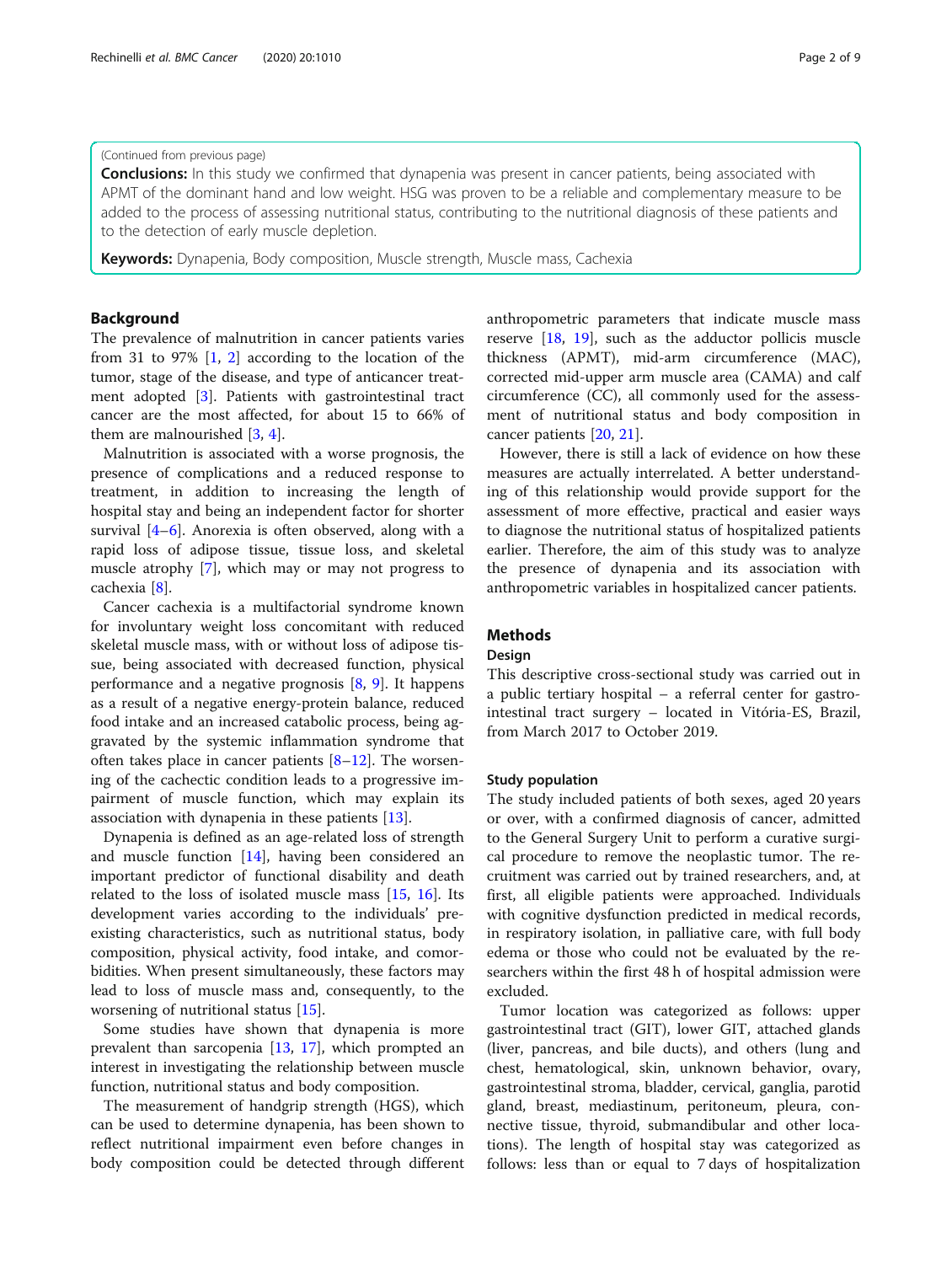and greater than 7 days, according to the calculated median.

#### Study variables

Trained researchers applied specific protocols in order to collect sociodemographic (age, sex, and self-declared color) and anthropometric information, such as weight (kg), height (m), handgrip strength (HGS) (kg/f), arm circumference (AC) (cm), tricipital skinfold (TSF) (mm), calf circumference (CC) (cm) and thickness of the adductor pollicis muscle thickness (APMT) (mm), considered indicators of muscle mass and body composition [[22](#page-7-0)–[25](#page-7-0)]. Mid-arm circumference (MAC) (cm) and corrected mid-upper arm muscle area (CAMA)  $\rm (cm^2)$ , which also evaluate the muscular compartments, were calculated from AC and TSF [[22,](#page-7-0) [26](#page-7-0)]. All anthropometric variables were measured according to standardized protocols [[27,](#page-7-0) [28\]](#page-7-0).

For the classification of AC, TSF and MAC, we used the adequacy to the 50th percentile (%), according to Frisancho et al. Values < 90% were considered low and ≥ 90% adequate. For the classification of CAMA, values lower than the 15th percentile, according to sex and age, were considered reduced [\[22](#page-7-0)]. CC was classified according to the cutoff points proposed by Barbosa-Silva et al., who defined values ≤33 cm for women and ≤ 34 cm for men [[24\]](#page-7-0).

Body mass index (BMI) was calculated (weight (kg)/ height<sup>2</sup> (m)) and classified according to the World Health Organization (WHO) [[29\]](#page-7-0) reference for adults, and to that proposed by the Pan American Health Organization (PAHO) [\[30](#page-7-0)] for the elderly. In the present study, the term "overweight" refers to individuals classified as overweight or obese, according to the BMI.

To identify cachexia, the patients were classified according to the following diagnostic criteria: (a) unintentional weight loss  $\geq 5\%$  in the last 6 months or (b) unintentional weight loss ≥2% in the last 6 months and  $BMI < 20 \text{ kg/m}^2$  [\[9\]](#page-7-0).

APMT was measured according to the technique pro-posed by Lameu et al. [[23\]](#page-7-0) using a Lange<sup>®</sup> adipometer. The procedure was performed three times on both dominant (DAPMT) and non-dominant (NDAPMT) hands, and the mean value considered for the analysis [\[31\]](#page-7-0). The cutoff point of Bragagnolo et al. was used for surgical patients, with measures lower than 13.4 mm for the DAPMT and 13.1 mm for the NDAPMT indicating malnutrition [\[31](#page-7-0)].

To assess HGS we used the Jamar® handheld dynamometer. The test was performed according to the methodology recommended by the American Hand Therapy Association (ASHT) [\[32\]](#page-7-0). The procedure was performed three times on the dominant hand (DHGS) with maximum effort for about 5 s, with an interval of 1

min between measurements [\[32](#page-7-0)]. The outcome variable "dynapenia" was identified from the maximum HGS of the dominant hand, according to the cutoff points defined by the European Working Group on Sarcopenia in Older People (EWGSO), with values of < 16 kg for women and  $<$  27 kg for men [[33\]](#page-7-0).

The Patient-Generated Subjective Global Assessment (PG-SGA) was collected through the application of a questionnaire translated and validated into Portuguese by Gonzales et al. [[34\]](#page-7-0), with permission to use the PG-SGA/Pt-Global Platform [\(www.pt-global.org](http://www.pt-global.org)) having been duly obtained. The PG-SGA is the subjective nutritional assessment and screening tool indicated by the Brazilian Consensus of Oncological Nutrition for the evaluation of cancer patients in Brazil [[18](#page-7-0)]. It allows the classification of nutritional status into three categories: (A) well nourished, (B) suspected or moderate malnutrition, and (C) severe malnutrition.

## Statistical analysis

Descriptive analysis was expressed in means and standard deviations to describe continuous variables and in percentages for categorical variables. Patients were grouped into adults ( $< 60$  years old) and elderly ( $\geq 60$ years old), according to the WHO classification for developing countries [[35\]](#page-7-0). Race/color was grouped into whites and non-whites. Differences between the proportions were assessed by the Chi-square test. To determine the influence of independent variables in the presence of dynapenia (dependent variable) and anthropometric variables (independent ones), binary logistic regression analysis was performed. Crude Odds Ratios (ORs) were presented after adjustments for sociodemographic variables (sex, age range and race/color). The adjustment variables were inserted in blocks: model 1 (anthropometric variables and age), model 2 (anthropometric variables, age and sex) and model 3 (anthropometric variables, age, sex, and race/color) and model 4 (anthropometric variables, age, sex, color, malnutrition and cachexia). Only anthropometric variables with 5% statistical significance were selected for logistic regression in the chi-square test and that could have an influence on muscle strength (malnutrition and cachexia). Data were analyzed using SPSS 22.0 software. The level of significance adopted for all tests was 5.0%.

## Results

A total of 158 patients aged in average  $59.5 \pm 14.0$  years were evaluated. Of these, 56.3% were elderly, 51.3% were male, and 58.9% declared themselves non-white. As for tumor location, those on the lower gastrointestinal tract (GIT) were more prevalent, affecting 33.5% of patients. Most patients remained hospitalized for  $\leq$ 7 days (54.4%). PG-SGA revealed that 59.5% of patients had some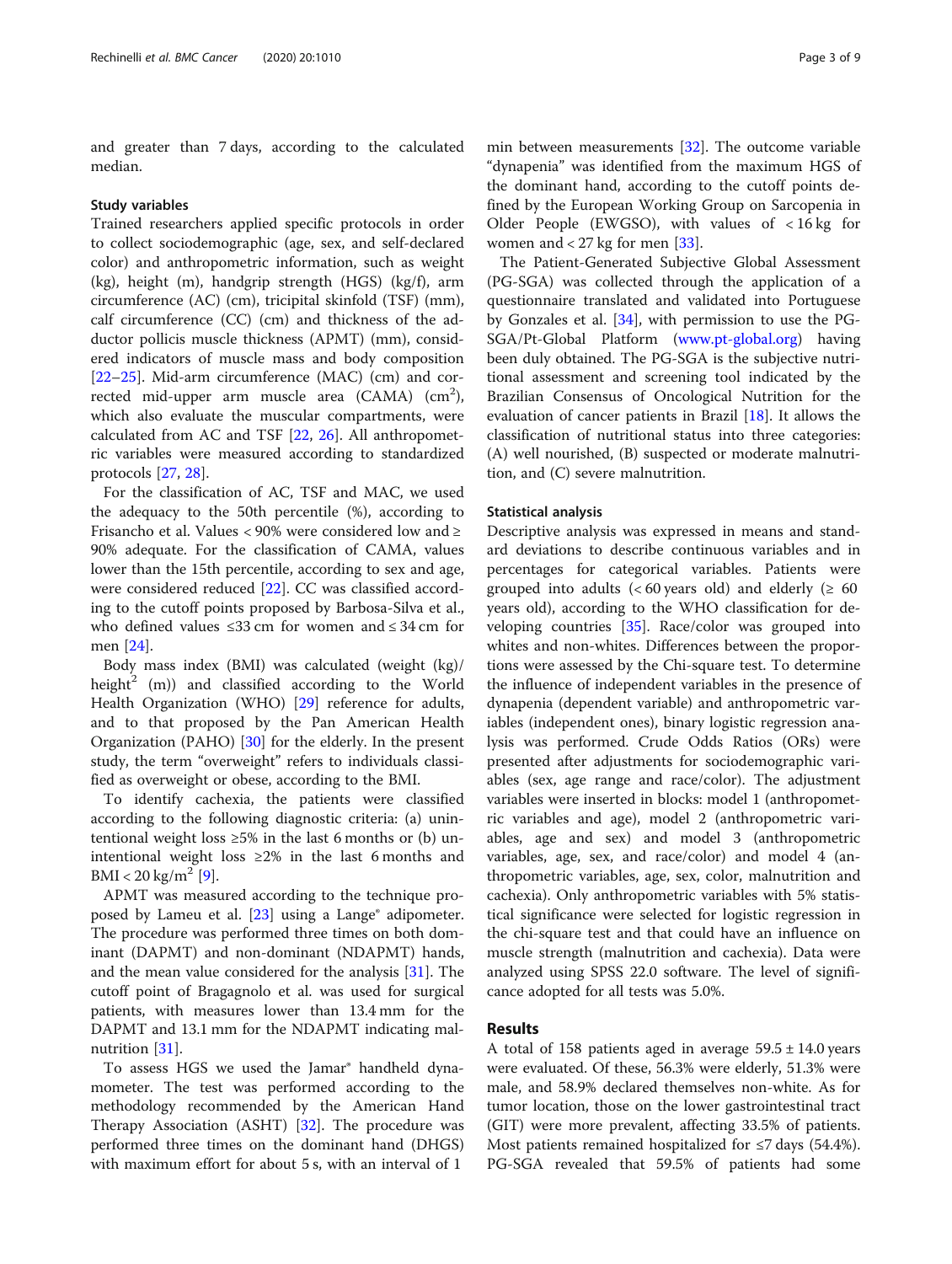degree of malnutrition  $(B+C)$ . Moreover, cachexia was detected in 36.1% of the patients, while 23.4% presented dynapenia (Table 1).

We found significant differences between the presence and absence of dynapenia in relation to some sociodemographic variables, namely age ( $p < 0.001$ ), stage of life  $(p = 0.002)$  $(p = 0.002)$  and race/color  $(p = 0.027)$  (Table 2).

Table [3](#page-5-0) shows the association between anthropometric variables and the categories of dynapenia. We found the

Table 1 Sociodemographic characteristics, tumor location, length of hospital stay, nutritional status and presence of cachexia and dynapenia in hospitalized cancer patients

| Variable ( $n = 158$ )      | <b>Total</b>    |
|-----------------------------|-----------------|
| Age (mean $\pm$ SD)         | $59.5 \pm 14.0$ |
| Min-Max                     | $20 - 88$       |
| <b>Stage of life</b>        | n (%)           |
| Adult                       | 69 (43.7)       |
| Elderly                     | 89 (56.3)       |
| Gender                      |                 |
| Male                        | 81 (51.3)       |
| Female                      | 77 (48.7)       |
| Color                       |                 |
| Non-white                   | 93 (58.9)       |
| White                       | 65 (41.1)       |
| <b>Tumor Location</b>       |                 |
| Lower GIT                   | 53 (33.5)       |
| Attached glands             | 39 (24.7)       |
| Upper GIT                   | 27(17.1)        |
| Others <sup>a</sup>         | 39 (24.7)       |
| Length of hospital stay     |                 |
| $\leq 7$ days               | 86 (54,4)       |
| $> 7$ days                  | 72 (45,6)       |
| <b>PG-SGA</b>               |                 |
| Well nourished (A)          | 64 (40.5)       |
| Moderately malnourished (B) | 64 (40.5)       |
| Severely malnourished (C)   | 30 (19.0)       |
| <b>Presence of Cachexia</b> |                 |
| Yes                         | 57 (36.1)       |
| No                          | 101 (63.9)      |
| Dynapenia                   |                 |
| Yes                         | 37 (23.4)       |
| No                          | 121 (76.6)      |

<sup>a</sup>Others (corresponding to cancers with a low prevalence within the sample): 6.33%: lung and thorax cancer; 3.80%: hematological cancer; 3.16%: skin cancer; 1.89%: cancer of unknown behavior; 1.26%: ovarian cancer; 0.63%: stromal gastrointestinal cancer; 0.63%: bladder cancer; 0.63%: cervical cancer; 0.63%: ganglion cancer; 0.63%: parotid gland cancer; 0.63%: breast cancer; 0.63%: mediastinal cancer; 0.63%: cancer from other locations; 0.63%: peritoneum cancer; 0.63%: pleural cancer; 0.63%: connective tissue cancer; 0.63%: thyroid cancer; 0.63%: submandibular cancer. PG-SGA: Patient-Generated Subjective Global Assessment

presence of dynapenia to be significantly affected by BMI  $(p < 0.001)$ , DAPMT  $(p < 0.001)$  and NDAPMT  $(p = 0.002)$  (Table [3\)](#page-5-0).

In the logistic regression analysis, even after adjusting for age, sex and race/color, nutritional status by PG-SGA and cachexia, DAPMT and low weight remained associated with the occurrence of dynapenia. In relation to DAPMT, patients with reduced musculature were 5.54 times more likely to have dynapenia compared to individuals with adequate APMT (OR: 5.54 [95% CI: 1.04–29.39],  $p = 0.044$ ). When analyzing by BMI, we found that those with low weight were approximately 4.55 times more likely to have dynapenia compared to eutrophic patients (OR: 4.55 [95% CI 1.47–14.08],  $p =$ 0.009). Despite the inclusion of malnutrition and cachexia in the regression model, we observed that DAPMT and low weight (BMI) remained associated with dynapenia. However, NDAPMT and overweight lost the strength of the association after adjusted analyses  $(Table 4)$  $(Table 4)$ .

## Discussion

This study identified dynapenia in 23.4% of the evaluated patients, who were mostly malnourished and had gastrointestinal tract cancer. Similar studies carried out in both adults and the elderly showed that dynapenia was present in 24.4% [\[36](#page-7-0)] and 44.9% [[37\]](#page-7-0) of cancer patients, respectively, while yet another study reported that 30.9% of the elderly population under evaluation presented dynapenia [\[13](#page-7-0)].

The incidence of malnutrition varies between 31 to 97% in cancer patients [\[1](#page-7-0), [2\]](#page-7-0), being more prevalent in cancers located in the GIT due to obstructions in this region and/or malabsorption of nutrients [\[38](#page-7-0)].

The metabolic changes resulting from cancer, physical inactivity, the adverse effects of treatment, and the presence of malnutrition, impair the maintenance of muscle mass and function, causing functional impairments, total physical disability and mortality [[14](#page-7-0), [38\]](#page-7-0). The impairment of the muscle's ability to generate strength leads to dynapenia, which further aggravates clinical and nutritional aspects  $[13]$  $[13]$ . In our study the presence of malnutrition and cachexia did not influence dynapenia.

Dynapenia can be diagnosed through the HGS, a measure of functional capacity that complements the nutritional assessment for being associated with malnutrition [\[39](#page-7-0)–[41\]](#page-7-0), in addition to being recommended by the American Society for Parenteral and Enteral Nutrition (ASPEN) for the diagnosis of malnutrition in clinical practice [[42\]](#page-7-0).

Magnetic resonance imaging, computed tomography, biphotonic X-ray absorptiometry (DXA) and electrical bioimpedance are excellent methods for the estimation of muscle mass, for they allow the precise quantification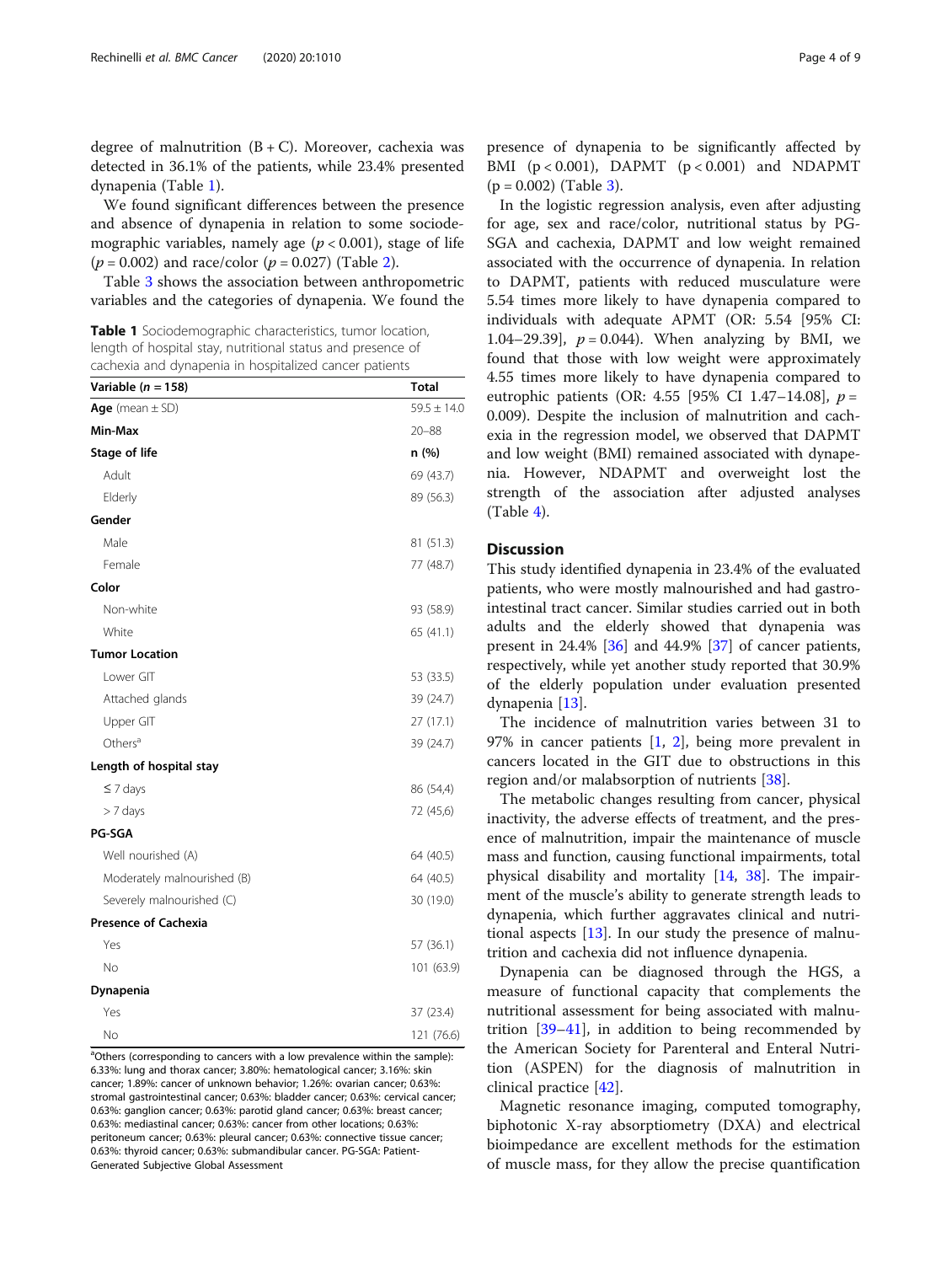<span id="page-4-0"></span>

|                                                         | Table 2 Distribution of sociodemographic variables, tumor location, length of stay, nutritional status and cachexia according to the |
|---------------------------------------------------------|--------------------------------------------------------------------------------------------------------------------------------------|
| categories of dynapenia in hospitalized cancer patients |                                                                                                                                      |

| Variables ( $n = 158$ )     | Without dynapenia | With dynapenia  | $p$ value |
|-----------------------------|-------------------|-----------------|-----------|
| Age (mean $\pm$ SD)         | $57.4 \pm 13.6$   | $66.6 \pm 13.3$ | < 0.001   |
|                             | n (%)             | n (%)           |           |
| Stage of life               |                   |                 | 0.002     |
| Adult                       | 61 (88.4)         | 8 (11.6)        |           |
| Elderly                     | 60 (67.4)         | 29 (32.6)       |           |
| Gender                      |                   |                 | 0.130     |
| Male                        | 58 (71.6)         | 23 (28.4)       |           |
| Female                      | 63 (81.8)         | 14 (18.2)       |           |
| Color                       |                   |                 | 0.027     |
| Non-white                   | 77 (82.8)         | 16 (17.2)       |           |
| White                       | 44 (67.7)         | 21 (32.2)       |           |
| <b>Tumor location</b>       |                   |                 | 0.566     |
| Lower GIT                   | 40 (75.5)         | 13 (24.5)       |           |
| Attached glands             | 28 (7.8)          | 11 (28.2)       |           |
| Upper GIT                   | 20 (74.1)         | 7(25.9)         |           |
| Others <sup>a</sup>         | 33 (84.6)         | 6(15.4)         |           |
| Length of hospital stay     |                   |                 | 0.236     |
| $\leq 7$ days               | 69 (80.2)         | 17 (19.8)       |           |
| > 7 days                    | 52 (72.2)         | 20 (27.8)       |           |
| <b>PG-SGA</b>               |                   |                 | 0.308     |
| Well nourished (A)          | 46 (71.9)         | 18 (28.1)       |           |
| Moderately malnourished (B) | 53 (82.8)         | 11 (17.2)       |           |
| Severely malnourished (C)   | 22 (73.3)         | 8(26.7)         |           |
| Cachexia                    |                   |                 | 0.518     |
| Yes                         | 79 (78.2)         | 22 (21.8)       |           |
| No                          | 42 (73.7)         | 15 (26.3)       |           |

GIT: gastrointestinal tract. Student's t-test; <sup>a</sup>Others (corresponding to cancers with a low prevalence within the sample): 6.33%: lung and thorax cancer; 3.80% hematological cancer; 3.16%: skin cancer; 1.89%: cancer of unknown behavior; 1.26%: ovarian cancer; 0.63%: stromal gastrointestinal cancer; 0.63%: bladder cancer; 0.63%: cervical cancer; 0.63%: ganglion cancer; 0.63%: parotid gland cancer; 0.63%: breast cancer; 0.63%: mediastinal cancer; 0.63%: cancer from other locations; 0.63%: peritoneum cancer; 0.63%: pleural cancer; 0.63%: connective tissue cancer; 0.63%: thyroid cancer; 0.63%: submandibular cancer. PG-SGA: Patient-Generated Subjective Global Assessment

of muscle tissue and their use in research has increased the understanding of body composition [\[43](#page-7-0)]. This such methods are expensive, and only a few are accessible to clinical practice [\[36](#page-7-0)]. Thus, it is necessary to investigate tools capable of early identification of nutritional risk and possible changes in body composition, given the implications for the response to treatment, permanence and clinical outcomes in cancer patients [[33](#page-7-0)].

In hospital practice, anthropometry is used to identify the risk and nutritional status of each patient and to assess the most appropriate nutritional and clinical interventions [\[21\]](#page-7-0). Despite the practicality of measurement, the use of HGS for such assessments is still limited. In this study, the presence of dynapenia was associated only with reduced values of DAPMT and BMI, even in the model adjusted for gender, stage of life and color/race. As for the other anthropometric variables studied here, those appear to depend on a more advanced picture of muscle impairment and on an association between different measures to yield results, depending also on the measurement techniques, the patient's hydration status and applied equations.

Pereira et al., when evaluating 100 cancer patients in outpatient treatment, found an association of HGS with MAC and a weak correlation with CAMA only in the left hand. However, regression models were not used then, nor were cut-off points considered for HGS. The authors confirm the importance of using HGS as an auxiliary method in nutritional screening and as a complementary method in the nutritional diagnosis of cancer patients, in addition to the need for further studies [\[41\]](#page-7-0).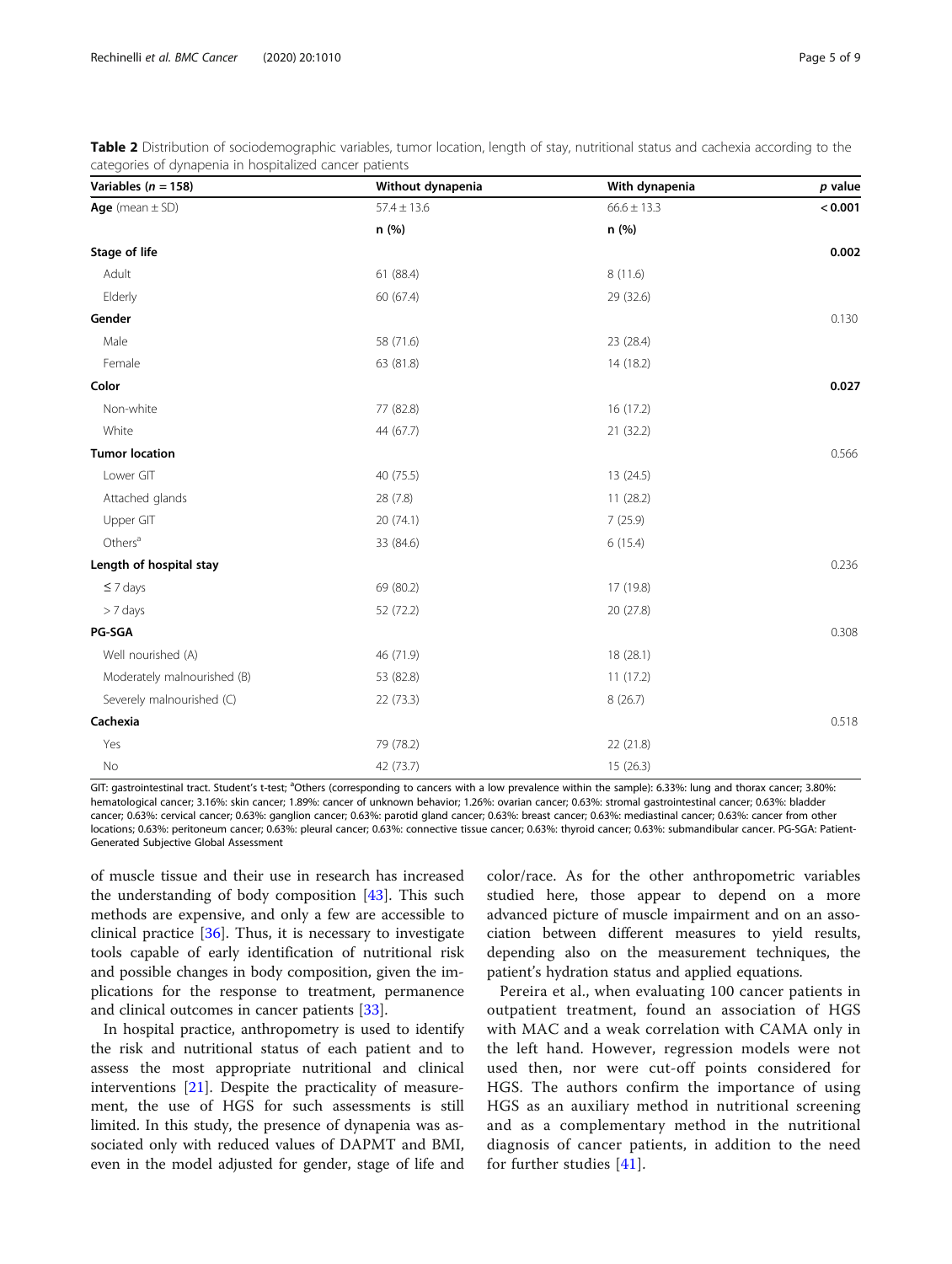<span id="page-5-0"></span>Table 3 Association between stage of life and anthropometric variables according to the categories of dynapenia in hospitalized cancer patients

| Variables ( $n = 158$ )   | Without dynapenia | With dynapenia | p value |
|---------------------------|-------------------|----------------|---------|
|                           | n (%)             | n (%)          |         |
| <b>BMI</b>                |                   |                | < 0.001 |
| Low weight                | 25(52.1)          | 23 (47.9)      |         |
| Eutrophic                 | 45 (84.9)         | 8(15.1)        |         |
| Overweight                | 51 (89.5)         | 6(10.5)        |         |
| CC                        |                   |                | 0.706   |
| Reduced                   | 68 (78.2)         | 19 (21.8)      |         |
| Adequate                  | 53 (74.6)         | 18 (25.4)      |         |
| AC                        |                   |                | 1.000   |
| Reduced                   | 56 (76.7)         | 17(23.3)       |         |
| Adequate                  | 65 (76.5)         | 20 (23.5)      |         |
| <b>TSF</b>                |                   |                | 0.850   |
| Reduced                   | 52 (75.4)         | 17 (24.6)      |         |
| Adequate                  | 69 (77.5)         | 20 (22.5)      |         |
| <b>MAC</b>                |                   |                | 0.453   |
| Reduced                   | 71 (78.9)         | 19 (21.1)      |         |
| Adequate                  | 50 (73.5)         | 18 (28.5)      |         |
| <b>CAMA</b>               |                   |                | 0.258   |
| Reduced                   | 75 (79.8)         | 19 (20.2)      |         |
| Adequate                  | 46 (71.9)         | 18 (28.1)      |         |
| <b>DAPMT</b> <sup>a</sup> |                   |                | < 0.001 |
| Reduced                   | 55 (65.5)         | 28 (33.7)      |         |
| Adequate                  | 64 (90.1)         | 7(9.9)         |         |
| <b>NDAPMT<sup>b</sup></b> |                   |                | 0.007   |
| Reduced                   | 62 (69.7)         | 27 (30.3)      |         |
| Adequate                  | 57 (87.7)         | 7(12.3)        |         |

GIT: gastrointestinal tract. Chi-square test. BMI Body mass index, CC Calf circumference, AC Arm circumference, TSF Tricipital skinfold, MAC Mid-arm muscle circumference, CAMA Corrected mid-upper arm muscle area, DAPMT dominant adductor pollicis muscle thickness, NDAPMT Non-dominant adductor pollicis muscle thickness; <sup>a</sup>n = 154; <sup>b</sup>n = 154

As for the adductor pollicis muscle, it is the only muscle that can be directly measured by anthropometry, having been established as a good predictor of muscle mass loss [[23,](#page-7-0) [44\]](#page-7-0). The measurement of APMT has been rather efficiently employed in the evaluation of the muscular compartment, being associated with muscle mass reduction, malnutrition and mortality [[45](#page-7-0)–[47\]](#page-7-0). Valente et al., observed significant correlations between APMT, anthropometric measurements and nutritional status, according to PG-SGA, in adult and elderly cancer patients [[25\]](#page-7-0).

Guerra et al. observed a positive correlation between HGS and APMT values in adult hospitalized patients [[40\]](#page-7-0), which demonstrates a relationship between such

measures and the ability to assess strength and muscle mass.

The literature recognizes HGS as a sensitive, low-cost and easy-to-use method to assess functional muscle loss and nutritional risk [\[48](#page-7-0), [49\]](#page-8-0). The present results suggest that it is also efficient for assessing muscle mass loss in cancer patients, both in adults and the elderly.

In cancer patients, lower HGS values are associated with unfavorable clinical outcomes, such as longer hospital stays, poor quality of life, postoperative complications and mortality [\[33](#page-7-0), [36](#page-7-0), [50](#page-8-0)]. However, the measure is still seldom used in hospital and outpatient clinical practice, as there are no specific cutoff points for cancer patients and for the evaluation of reduced HGS values in non-elderly subjects [[39,](#page-7-0) [50\]](#page-8-0).

The weight loss and reduced lean mass seen in cancer patients are associated with decreased food intake and the systemic inflammation syndrome induced by the presence of the tumor, which leads to increased proinflammatory cytokine activity [[10,](#page-7-0) [11](#page-7-0)]. It also induces anabolic resistance, which decreases protein synthesis. Combined, all these mechanisms result in weight loss and lean mass depletion [[8\]](#page-7-0).

In the elderly, the mechanisms related to changes in muscle tissue may be attributed to a combination of neural factors, such as impaired neural activation and failures in neuromuscular and muscle transmission, accentuating the loss of muscle mass and strength with advancing age in cancer patients [\[14](#page-7-0), [51\]](#page-8-0).

Thus, identifying the presence of dynapenia in adult patients can reduce changes that would be enhanced by aging, which is confirmed by the association between dynapenia and stage of life: HGS was lower in elderly patients. Therefore, the interpretation of these results are limited by the absence of specific cutoff points for the classification of dynapenia in adults and in cancer patients.

Dynapenia is still a new concept that needs to be further investigated, especially in cancer patients. It is known that the loss of muscle mass affects 80% of these patients; however, that cannot be interpreted aside from muscle function, which is reflected by muscular strength [[36\]](#page-7-0).

A study conducted by Moreau et al. with 150 cancer patients revealed that the loss of muscle mass, assessed by computed tomography, was greater than the presence of dynapenia, what calls for further studies to elucidate the diagnostic criteria, the chronology of dynapenia and the loss of muscle mass, especially in this population [\[50](#page-8-0)].

There are no studies associating the presence of dynapenia with anthropometric variables in cancer patients, what also limits this discussion. In addition, as the present study was carried out in a referral center for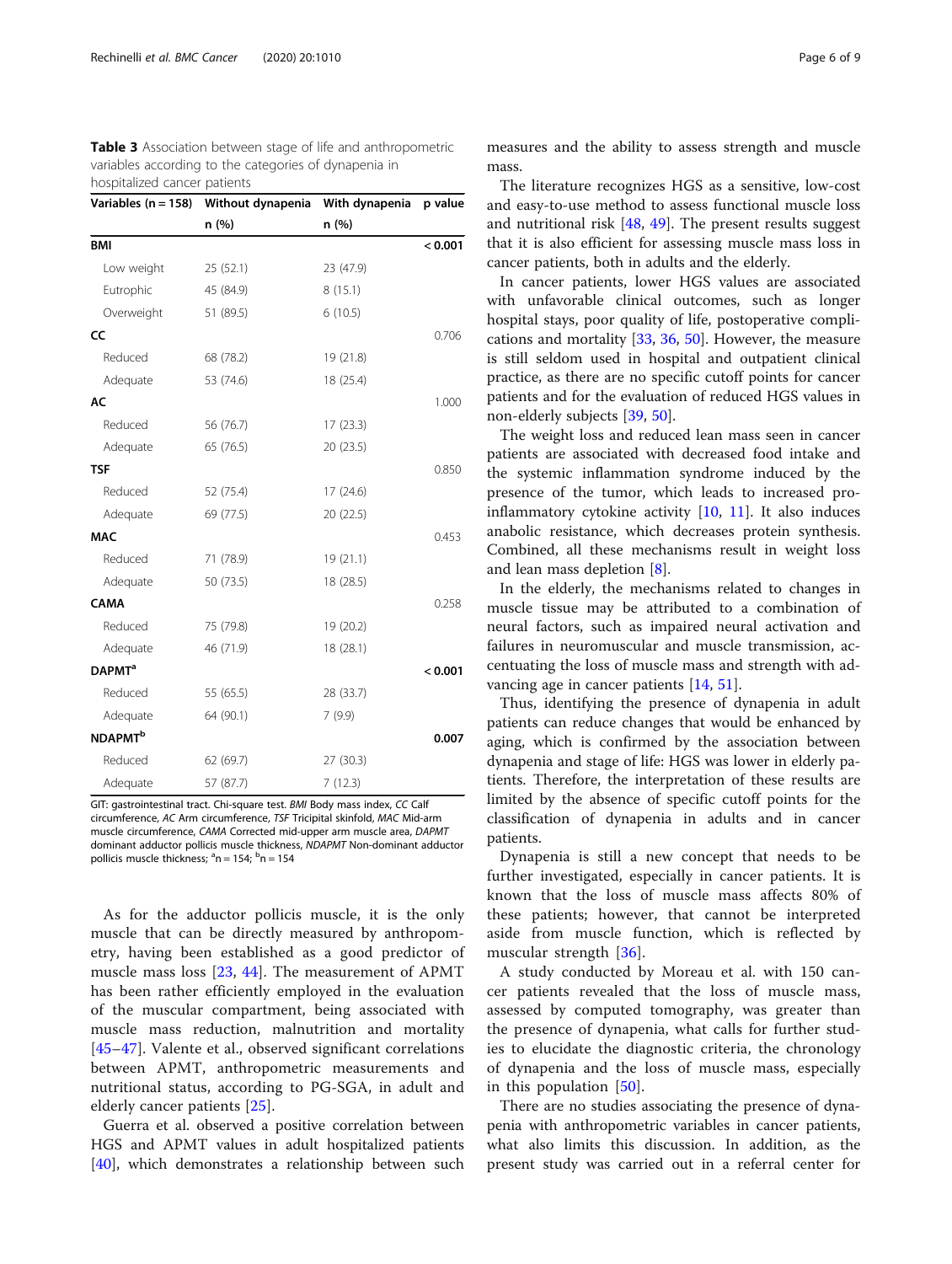## <span id="page-6-0"></span>Table 4 Logistic regression models for dynapenia in hospitalized cancer patients

|               | Crude<br><b>OR</b><br>(IC95%) | Model 1<br><b>OR</b><br>(IC95%) | Model 2<br>OR.<br>(IC95%) | Model 3<br><b>OR</b><br>(IC95%) | Model 4<br>OR.<br>(IC95%) |
|---------------|-------------------------------|---------------------------------|---------------------------|---------------------------------|---------------------------|
|               |                               |                                 |                           |                                 |                           |
|               |                               |                                 |                           |                                 |                           |
| DAPMT (mm)    |                               |                                 |                           |                                 |                           |
| Adequate      |                               |                                 |                           |                                 |                           |
| Reduced       | 4.65 (1.88-11.48)             | 4.70 (1.03-22.0)                | 5.13 (1.05-25.10)         | 5.86 (1.10-31.06)               | 5.54 (1.04-29.39)         |
| NDAPMT (mm)   |                               |                                 |                           |                                 |                           |
| Adequate      |                               |                                 |                           |                                 |                           |
| Reduced       | 3.10 (1.30-7.38)              | $1.22(0.26 - 5.62)$             | $1.14(0.24 - 5.44)$       | $0.84(0.15 - 4.49)$             | $1.02(0.20 - 5.30)$       |
| BMI $(kg/m2)$ |                               |                                 |                           |                                 |                           |
| Eutrophy      |                               |                                 |                           |                                 |                           |
| Low weight    | 5.17 (2.02-13.26)             | $5.66(2.01-3.31)$               | 4.17 (1.42-12.25)         | 4.83 (1.58-14.71)               | 4.55(1.47-14.08)          |
| Overweight    | $0.66(0.21-2.05)$             | $1.00(0.30 - 3.31)$             | $1.14(0.24 - 5.44)$       | $1.02(0.30 - 3.47)$             | $1.12(0.32 - 3.94)$       |

Model 1: adjusted for gender. Model 2: adjusted for gender and stage of life. Model 3: adjusted for gender, stage of life and color Model 4: adjusted for gender, stage of life, color, malnutrition (PG-SGA) and cachexia. BMI Body mass index, DAPMT dominant adductor pollicis muscle thickness, NDAPMT Non-dominant adductor pollicis muscle thickness. The numbers in bold indicate those where  $p < 0.05$ 

surgical rather than antineoplastic treatment, tumor staging was not available for most patients, which hindered the conduction of analyses addressing this variable in relation to the presence of dynapenia.

As a contribution, our study demonstrates clinical relevance in investigating dynapenia in cancer patients, both in adults and the elderly, adding to the knowledge on the subject. We believe our results stimulate further studies, and that definitions and cut-off points can be established with better precision.

## Conclusion

In this study, the presence of dynapenia in cancer patients was confirmed through HSG, being associated with DAPMT and low weight. HGS was proven to be a reliable measure to be added – along with the other relevant variables – to the nutritional status assessment process, potentially contributing to the nutritional diagnosis of these patients and to the early detection of muscle depletion. However, it is still necessary to better elucidate dynapenia in cancer patients at different stages of life.

#### Abbreviations

AC: Arm circumference; ASPEN: American Society for Parenteral and Enteral Nutrition; ASTH: American Hand Therapy Association; BIA: Electrical bioimpedance; BMI: Body mass index; CAMA: Corrected mid-upper arm muscle area; CC: Calf circumference; DAPMT: Dominant adductor pollicis muscle thickness; DXA: Dual energy x-ray absorptiometry; EWGSO: European Working Group on Sarcopenia in Older People; GIT: Gastrointestinal tract; HGS: Handgrip strength; MAC: Mid-arm circumference; NDAPMT: Nondominat adductor pollicis muscle thickness; PG-SGA: Patient-Generated Subjective Global Assessment; TSF: Tricipital skinfold; TAPM: Thickness of the adductor pollicis muscle; WHO: World Health Organization

#### Acknowledgements

The authors would like to thank the University Hospital Cassiano Antonio Moraes and the Health Sciences Center/Federal University of Espırito Santo for all support and assistance throughout the research. The authors also thank our study participants for their permission.

#### Authors' contributions

ABR, ILM and VRG: C: concept and design research; ABR, ILM, ECRMV, ISO, and VFS: conducted research; ABR, ILM, and VRG: analyzed data; ABR, ILM, GBP, JLMR and VRG: wrote paper; ABR, ILM and VRG: had primary responsibility for final content. The authors read and approved the final manuscript.

#### Funding

There wasn't financial support in this research.

#### Availability of data and materials

The data that support the findings of this study are available from the corresponding author on reasonable request.

## Ethics approval and consent to participate

The study was conducted in accordance with the Resolution 466 of December 08, 2012, of the National Health Council of Brazil. Ethical approval for this study was obtained from the Research Ethics Committee of the Federal University of Espirito Santo - Protocol 2.141.932/2017. Patients participated voluntarily and provided written informed consent.

#### Consent for publication

Not applicable.

#### Competing interests

The authors declare that they have no conflict of interest.

#### Author details

<sup>1</sup>Nutrition Course. Department of Integrated Health Education, Federal University of Espirito Santo, Vitoria, Espırito Santo, Brazil. Marechal Campos avenue, 1468 – Maruípe, Vitória, Espírito Santo CEP: 29040-090, Brazil. <sup>2</sup> <sup>2</sup>University Cassiano Antonio Moraes Hospital, Vitoria, Espirito Santo, Brazil. Marechal Campos avenue, 1355 – Santa Cecília, Vitória, Espírito Santo CEP: 29043-260, Brazil. <sup>3</sup>Postgraduate Program in Nutrition and Health, Federal University of Espirito Santo, Vitoria, Espırito Santo, Brazil. Avenida Marechal Campos avenue, 1468 – Maruípe, Vitória, Espírito Santo CEP: 29040-090, Brazil.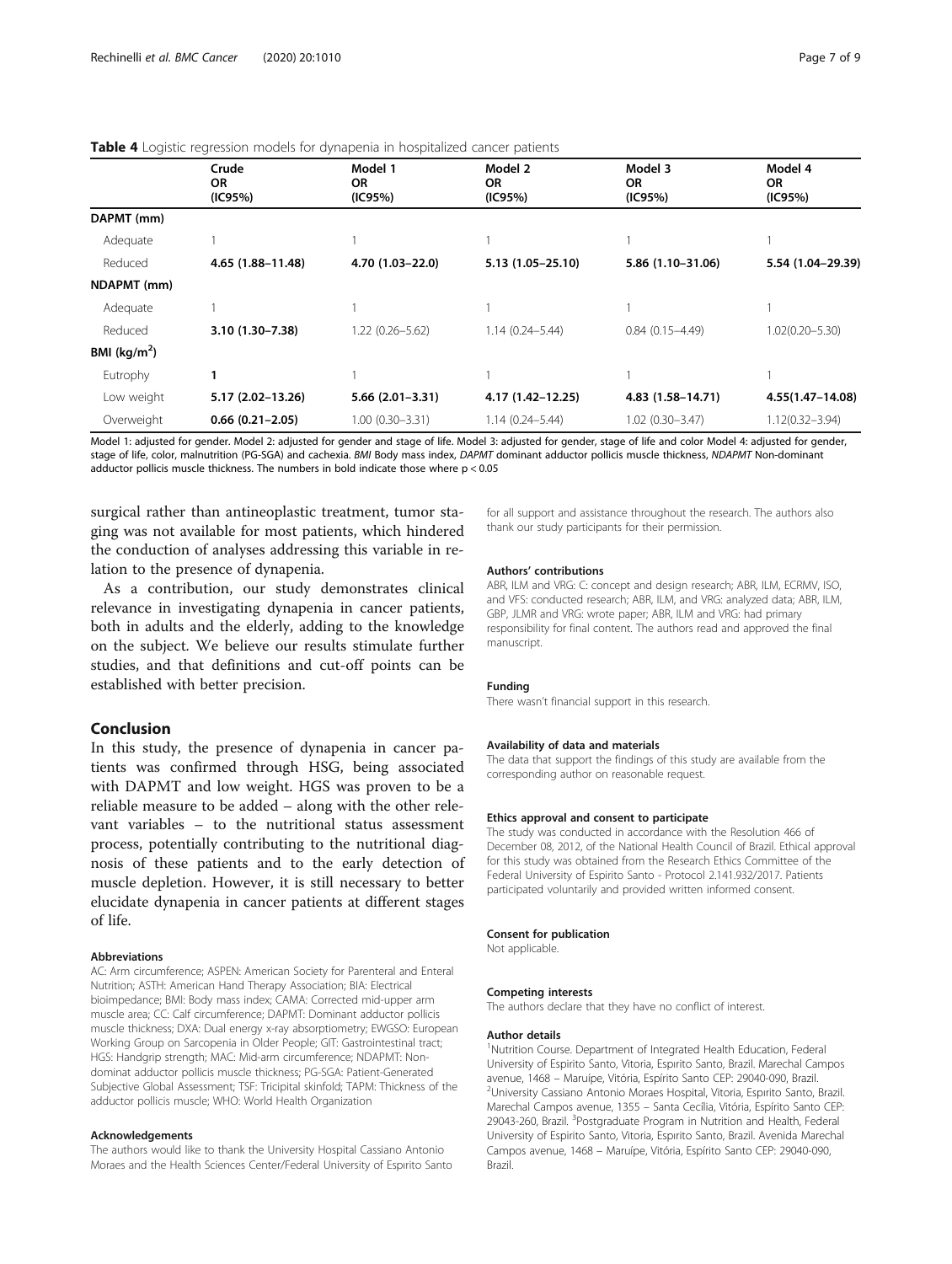## <span id="page-7-0"></span>Received: 9 April 2020 Accepted: 12 October 2020 Published online: 19 October 2020

#### References

- 1. Ge T, Lin T, Yang J, Wang M. Nutritional status and related factors of patients with advanced lung cancer in northern China: a retrospective study. Cancer Manag and Res. 2019;11:2225–31.
- 2. Hébuterne X, Lemarié E, Michallet M, de Mentreuil CB, Schneider SM, Goldwasser F. Prevalance of malnutrition and current use of nutritional support in patients with cancer. JPEN J Parenter Enteral Nutr. 2014;38(2): 196–204.
- 3. Correia MITD, Perman MI, Waitzberg DL. Hospital malnutrition in Latin America: a systematic review. Clin Nutr. 2017;36(4):958–67.
- 4. Na BG, Han SS, Cho YA, et al. Nutritional status of patients with Cancer: a prospective cohort study of 1,588 hospitalized patients. NutrCancer. 2018; 70(8):1228–36.
- 5. Nishiyama VKG, Albertini SM, Moraes CMZG, Godoy MF, Netinho JG. Malnutrition and clinical outcomes in surgical patients with colorectal disease. ArqGastroenterol. 2018;55(4):397–402.
- 6. Planas M, Álvarez-Hernández J, Léon-Sanz M, et al. Prevalence of hospital malnutrition in cancer patients: a sub-analysis of the PREDyCES® study. Support Care Cancer. 2016;24(1):429–35.
- 7. Kabata P, Jastrzebski T, Kakol M, et al. Preoperative nutritional support in cancer patients with no clinical signs of malnutrition -- prospective randomized controlled trial. Support Care Cancer. 2015;23:365–70.
- 8. Arends J, Bachmann P, Baracos V, et al. ESPEN quidelines on nutrition in cancer patients. Clin Nutr. 2017;36(1):11–48.
- 9. Fearon K, Strasser F, Anker SD, et al. Definition and classification of cancer cachexia: an international consensus. Lancet Oncol. 2011;12(5):489–95.
- 10. Garofolo A, Petrilli AS. Omega-3 and 6 fatty acids balance in inflammatory response in patients with cancer and cachexia. Rev Nutr. 2006;19(5):611–21.
- 11. Aoyagi T, Terracina KP, Raza A, Matsubara H, Takabe K. Cancer cachexia, mechanism and treatment. World J Gastrointest Oncol. 2015;7(4):17–29.
- 12. Souza NCS, Gonzalez MC, Martucci RB, et al. Comparative analysis between computed tomography and surrogate methods to detect low muscle mass among colorectal Cancer patients. JPEN J Parenter Enteral Nutr. 2019;00(0):  $1 - 10$
- 13. Alexandre TDS, Duarte YAO, Santos JLF, Lebrão ML. Prevalence and associated factors of sarcopenia, dynapenia, and sarcodynapenia in community-dwelling elderly in São Paulo - SABE Study. Rev Bras Epidemiol. 2018; 21(SUPPL 2): E180009.
- 14. Clark BC, Manini TM. Functional consequences of sarcopenia and dynapenia in the elderly. CurrOpin Clin NutrMetab Care. 2010;13(3):271–6.
- 15. Clark BC, Manini TM. What is dynapenia? Nutrition. 2012;28(5):495–503.
- 16. Newman AB, Kupelian V, Visser M, et al. Strength, but not muscle mass, is associated with mortality in the health, aging and body composition study cohort. J Gerontol A Biol Sci Med Sci. 2006;61(1):72–7.
- 17. Toyoda H, Hoshino M, Ohyama S, et al. Impact of sarcopenia on clinical outcomes of minimally invasive lumbar decompression surgery. Sci Rep. 2019;9(1):16619.
- 18. Consenso Nacional de Nutrição Oncológica. Instituto Nacional de Câncer. Ministério da Saúde. 2a ed. Rio de Janeiro: INCA; 2016.
- 19. Schlüssel MM, dos Anjos LA, de Vasconcellos MT, Kac G. Reference values of handgrip dynamometry of healthy adults: a population-based study. Clin Nutr. 2008;27(4):601–7.
- 20. Madden AM, Smith S. Body composition and morphological assessment of nutritional status in adults: a review of anthropometric variables. J Hum Nutr Diet. 2016;29(1):7–25.
- 21. Mendes J, Afonso C, Moreira P, et al. Association of Anthropometric and Nutrition Status Indicators with hand grip strength and gait speed in older adults. JPEN J Parenter Enteral Nutr. 2019;43(3):347–56.
- 22. Frisancho AR. New norms of upper limb fat and muscle areas for assessment of nutritional status. Am J Clin Nutr. 1981;34(11):2540–5.
- 23. Lameu EB, Gerude MF, Corrêa RC, Lima KA. Adductor pollicis muscle: a new anthropometric parameter. RevHospClinFacMedSao Paulo. 2004;59(2):57–62.
- 24. Barbosa-Silva TG, Bielemann RM, Gonzalez MC, Menezes AM. Prevalence of sarcopenia among community-dwelling elderly of a medium-sized South American city: results of the COMO VAI? study [published correction appears in J Cachexia Sarcopenia Muscle. 2016 Sep;7(4):503]. J Cachexia Sarcopenia Muscle. 2016;7(2):136–43.
- 25. Valente KP, Almeida BL, Lazzarini TR, et al. Association of Adductor Pollicis Muscle Thickness and Handgrip Strength with nutritional status in cancer patients. PLoS One. 2019;14(8):e0220334.
- 26. Frisancho AR. Anthropometric standards for the assessment of growth and nutritional status. Ann Arbor, Michigan: University of Michigan Press; 1990.
- 27. World Health Organization. Physical status: the use and interpretation of anthropometry - report of a WHO expert committee - WHO technical report series 854. Geneva: WHO; 1995.
- 28. Lohman TG, Roche AF, Martorell R. Anthropometric standardization reference manual. Human Kinetics: Champaign; 1988.
- 29. World Health Organization. Physical Status: The Use And Interpretation of Anthropometry - Report of a WHO Expert Committee - WHO Technical Report Series 854. Geneva: WHO Expert Committee on Physical Status; 2000.
- 30. OPAS. Organização Pan-Americana. XXXVI Reunión Del Comitê Asesor de Investigaciones em Salud – Encuestra Multicêntrica – Salud Beinestar y Envejecimeiento (SABE) em América Latina e el Caribe. 2002. Available in: <http://www.opas.org/program/sabe.htm>. Accessed 20 July 2020.
- 31. Bragagnolo R, Caporossi FS, Dock-Nascimento DB, de Aguilar-Nascimento JE. Adductor pollicis muscle thickness: a fast and reliable method for nutritional assessment in surgical patients. Rev Col Bras Cir. 2009;36(5):371–6.
- 32. Fess EE. Clinical Assessment recommendations, 2nd ed. Garner, nc: American Society of Hand Therapists (asht, ed.); 1992. p. 41–5.
- 33. Cruz-Jentoft AJ, Bahat G, Bauer J, et al. Sarcopenia: revised European consensus on definition and diagnosis. Age Ageing. 2019;48(1):16–31.
- 34. Gonzalez MC, Borges LR, Silveira DH, Assunção MCF, Orlandi SP. Validation of a Portuguese version of patient-generated subjective global assessment. Brazilian J Clin Nutr. 2010;25(2):102–8.
- 35. World Health Organization. Health Topics: Ageing and Life Course. World Health Organization; 2017. Accessed July 20, 2020. Available: [http://www.](http://www.who.int/topics/ageing/en/) [who.int/topics/ageing/en/.](http://www.who.int/topics/ageing/en/)
- 36. Botsen D, Ordan MA, Barbe C, Mazza C, Perrier M, Moreau J, et al. Dynapenia could predict chemotherapy-induced dose-limiting neurotoxicity in digestive cancer patients. BMC Cancer. 2018;18(1):955.
- 37. Husi H, MacDonald A, Skipworth RJE, et al. Urinary diagnostic proteomic markers for dynapenia in cancer patients. Biomed Rep. 2018;8(6):547–56.
- 38. Hu WH, Cajas-Monson LC, Eisentein S, Parry L, Cosman B, Ramamoorthy S. Preoperative malnutrition assessment as predictors of postoperative mortality and morbidity in colorectal cancer: an analysis of ACS-NSQIP. Nutr J. 2015;14:91.
- 39. Steemburgo T, Averbuch NC, Belin CHS, Behling EB. Hand grip strength and nutritional status in hospitalized oncological patients. Rev Nutr. 2018;31(5): 489–99.
- 40. Guerra RS, Fonseca I, Pichel F, Restivo MT, Amaral TF. Handgrip strength and associated factors in hospitalized patients. JPEN J Parenter Enteral Nutr. 2015;39(3):322–30.
- 41. Pereira AAC, Zaia RD, Souza GHG, et al. The correlation between hand grip strength and nutritional variables in ambulatory Cancer patients. Nutr Cancer. 2020;14:1–9.
- 42. White JV, Guenter P, Jensen G, Malone A, Schofield M. Malnutrition task force and the a.S.P.E.N. board of directors. Consensus statement: academy of nutrition and dietetics and American Society for Parenteral and Enteral Nutrition: characteristics recommended for the identification and documentation of adult malnutrition (Undernutrition). J Parenter Enter Nutr. 2012;36(3):275–83.
- 43. Ryan AM, Prado CM, Sullivan ES, Power DG, Daly LE. Effects of weight loss and sarcopenia on response to chemotherapy, quality of life, and survival. Nutrition. 2019;67–68:110539.
- 44. Lew CCH, Ong F, Miller M. Validity of the adductor pollicis muscle as a component of nutritional screening in the hospital setting: a systematic review. ClinNutr ESPEN. 2016;16:1–7.
- 45. Gonzalez MC, Pureza Duarte RR, Orlandi SP, Bielemann RM, Barbosa-Silva TG. Adductor pollicis muscle: a study about its use as a nutritional parameter in surgical patients. Clin Nutr. 2015;34(5):1025–9.
- 46. Valente KP, Silva NMF, Faioli AB, et al. Thickness of the adductor pollicis muscle in nutritional assessment of surgical patients. Einsten. 2016;14(1): 18–24.
- 47. Poziomyck AK, Corleta OC, Cavazzola LT, et al. Adductor pollicis muscle thickness and prediction of postoperative mortality in patients with stomach cancer. ArqBrasCirDig. 2018;31(1):e1340.
- 48. Cederholm T, Barazzoni R, Austin P, et al. ESPEN guidelines on definition and terminology of clinical nutrition. Clin Nutr. 2017;36(1):49–64.